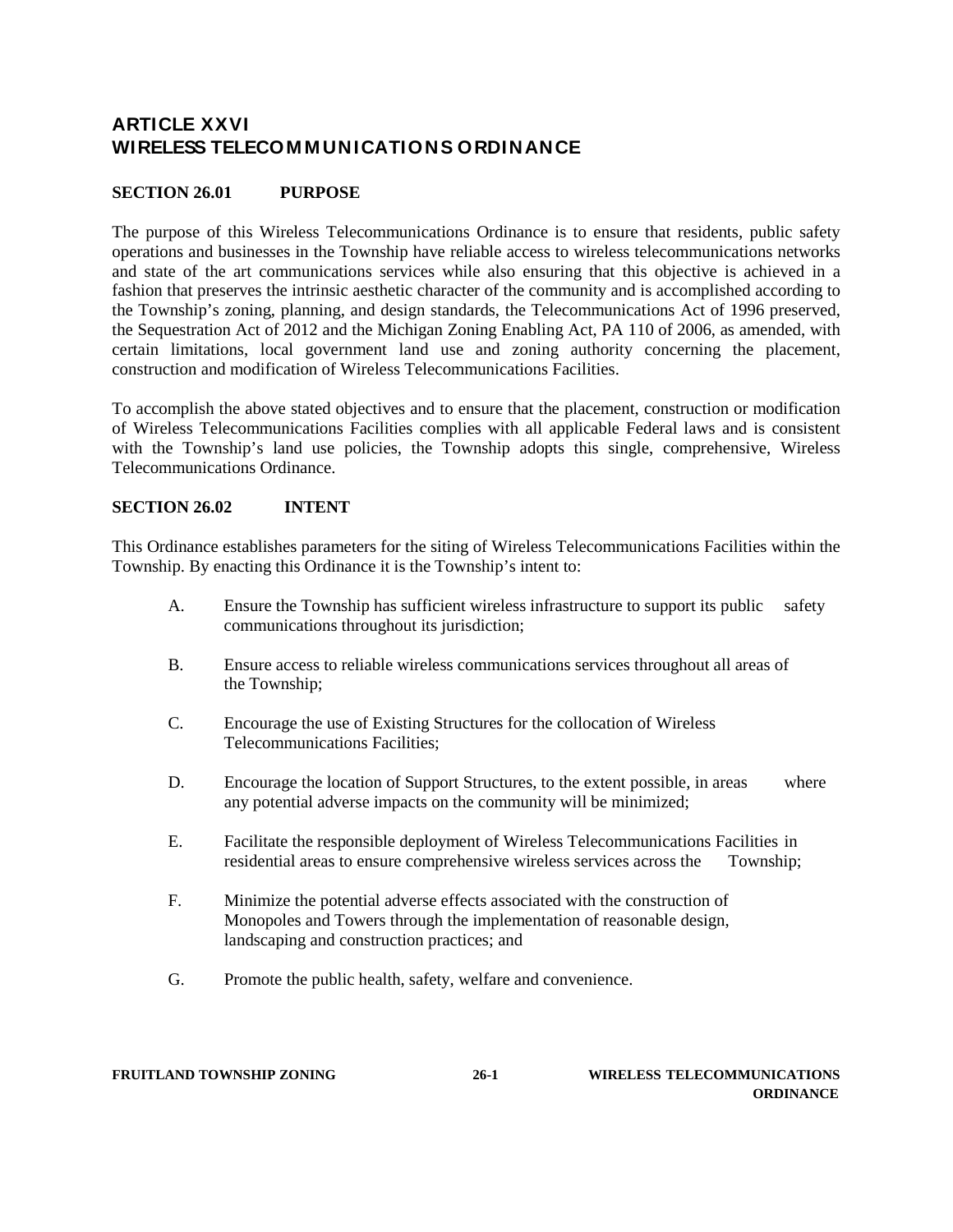### **SECTION 26.03 DEFINITIONS**

For purposes of this Article XXVI and for site plan review of any proposed Antenna, Existing Structure, Support Structure, Telecommunications Facility, Concealed Telecommunications Facility, Equipment Compound, Wireless Telecommunications Equipment Shelter, Tower, Wireless Telecommunications Facility, Wireless Telecommunications Support Structure or Wireless Telecommunications Antenna the following words shall have the following meanings:

"Abandon" – Occurs when an owner of a Support Structure intends to permanently and completely cease all business activity associated therewith.

"Accessory Equipment" - Any equipment serving or being used in conjunction with a Telecommunications Facility or Support Structure. This equipment includes, but is not limited to, utility or transmission equipment, power supplies, generators, batteries, cables, equipment buildings, cabinets and storage sheds, shelters or other structures.

"Antenna(s)"- Any structure or device used to collect or radiate electromagnetic waves for the provision of services including, but not limited to, cellular, paging, personal communications services and microwave communications. Such structures and devices include, but are not limited to, directional antennas, such as panels, microwave dishes and satellite dishes, and omnidirectional antennas, such as whips. This definition does not apply to broadcast antennas, antennas designed for amateur radio use, or satellite dishes designed for residential or household purposes.

"Collocate" - Means to place or install Wireless Communications Equipment on an existing Wireless Communications Support Structure or in an existing Equipment Compound.

"Collocation" - The act of siting Telecommunications Facilities on an Existing Structure without the need to construct a new Support Structure and without a substantial increase in the size of an Existing Structure.

"Concealed Telecommunications Facility(ies)" - Any Telecommunications Facility that is integrated as an architectural feature of an Existing Structure or any new Support Structure designed so that the purpose of the Telecommunications Facility or Support Structure for providing wireless services is not readily apparent to a casual observer.

"Equipment Compound"- Means an area surrounding or adjacent to the base of a Wireless Communications Support Structure and within which Wireless Communications Equipment is located.

"Existing Structure(s)" – A previously erected Support Structure or any other structure, including but not limited to, buildings and water tanks, to which Telecommunications Facilities can be attached.

"Ordinary Maintenance" - Ensuring that Telecommunications Facilities and Support Structures are kept in good operating condition. Ordinary Maintenance includes inspections, testing and modifications that maintain functional capacity, aesthetic and structural integrity; for example the strengthening of a Support Structure's foundation or of the Support Structure itself. Ordinary Maintenance includes replacing Antennas of a similar size, weight, shape and color and Accessory Equipment within an existing Telecommunications Facility and relocating the Antennas of approved Telecommunications Facilities to different height levels on an existing Monopole or Tower upon which they are currently located.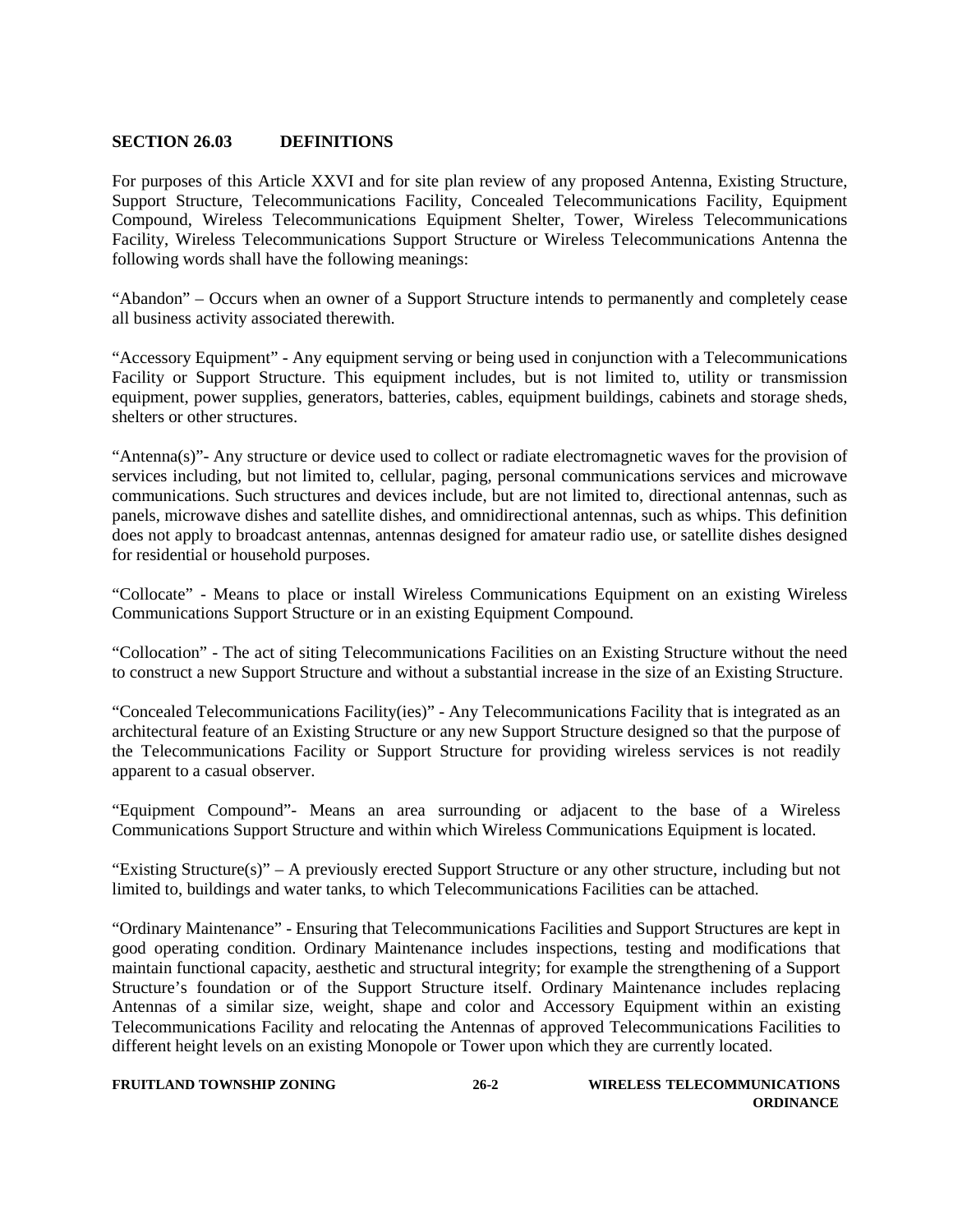"Replacement" - Constructing a new Support Structure of proportions and of equal height or such other height that would not constitute a substantial increase to a pre-existing Support Structure in order to support a Telecommunications Facility or to accommodate Collocation and removing the pre-existing Support Structure.

"Support Structure(s)" – A structure designed to support a Telecommunications Facility including, but not limited to, Monopoles, Towers and other freestanding self-supporting structures.

"Telecommunications Facility(ies)" - Any unmanned Telecommunications Facility established for the purpose of providing wireless transmission of voice, data, images or other information including, but not limited to, cellular telephone service, personal communications service and paging service. A Telecommunications Facility can consist of one or more Antennas and Accessory Equipment or one base station.

"Telecommunication(s)" – The technology which enables information to be exchanged through the transmission of voice, video or data signals by means of electrical or electromagnetic systems.

"Tower(s)"- A lattice-type structure, guyed or freestanding, that supports one or more Antennas.

"Wireless Telecommunications Antenna(s)" – The physical device through which electromagnetic, wireless telecommunications signals authorized by the FCC are transmitted or received. Antennas used by amateur radio operators are excluded from this definition.

"Wireless Communications Equipment" - Means the set of equipment and network components used in the provision of Wireless Communications Services, including, but not limited to, Antennas, transmitters, receivers, base stations, equipment shelters, cabinets, emergency communication Support Structure.

"Wireless Telecommunications Equipment Shelter(s)" – The structure in which the electronic receiving and relay equipment for a Wireless Telecommunications Facility is housed. "Wireless Telecommunications Facility(ies)" – A Telecommunications Facility consisting of equipment and Support Structures involved in receiving telecommunications or radio signals from a mobile radio communications source and transmitting those signals to a central switching computer which connects the mobile unity with the land-based telephone lines.

"Wireless Communication Support Structure(s)"- Means a structure that is designed to support, or is capable of supporting, Wireless Communications Equipment, including a Monopole, self- supporting lattice tower, guyed tower, water tower, utility pole or building.

# **SECTION 26.04 GENERAL PROVISIONS**

The following requirements apply to all Wireless Telecommunications Facilities regardless of the zoning District or height category in which they are located. These General Provisions are to be supplemented with any specific requirements set forth in for Article III, Section 3.36, Article IV Sections 4.02 and 4.03, Article V Sections 5.02 and 5.03 and Article XIV Section 14.04 of the Ordinance.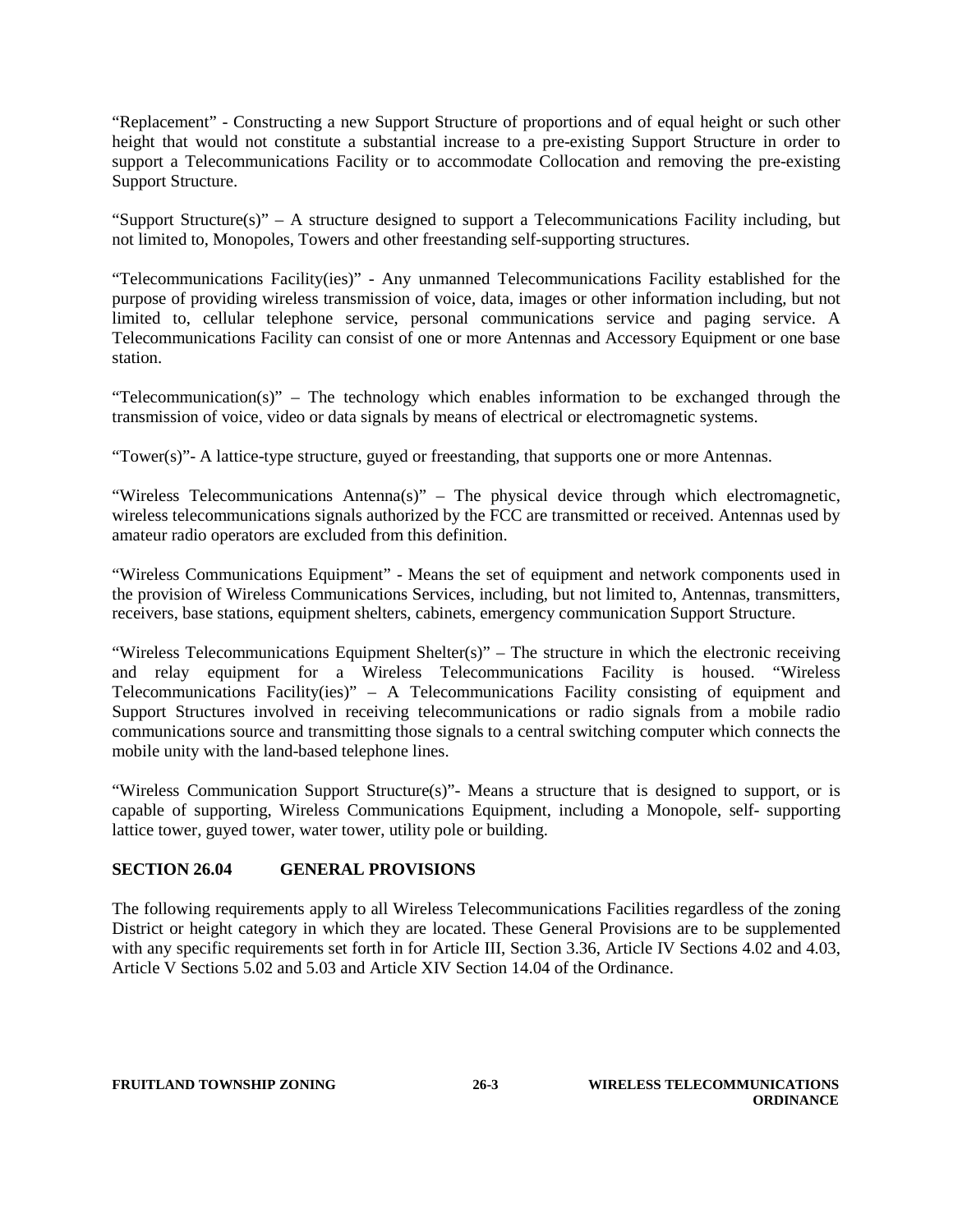- A. The location of new Wireless Telecommunications Facilities and Wireless Communications Equipment shall comply with all natural resource protection standards established by federal laws and regulations, state laws and regulations and the Township;
- B. Security fencing minimum eight feet in height shall surround the Wireless Telecommunications Facilities (Tower, Equipment Compound and any guy wires, either completely or individually) as determined by the Planning Commission;
- C. Existing vegetation (trees and shrubs) shall be preserved to the maximum extent possible;
- D. The Tower shall be painted a non-contrasting gray or similar color minimizing its visibility, unless otherwise required by the Federal Communications Commission (FCC) or Federal Aviation's Administration (FAA).
- E. No advertising is permitted anywhere at the Wireless Telecommunications Facility, except identifying signage;
- F. "No Trespassing" signs shall be posted around the Wireless Telecommunications Facility with a telephone number of who to contact in the event of an emergency;
- G. Applicants will provide evidence of legal access to the Wireless Telecommunications Facility thereby maintaining access regardless of other developments that may take place on the property;
- H. Any decision to deny a request to place, construct or modify an Antenna and/or Tower shall be in writing and supported by evidence contained in a written record of the proceedings of the Planning Commission; and
- I. Underground Wireless Telecommunications Equipment Shelters are encouraged, especially in nonindustrial districts, and may be requested by the Planning Commission.

### **SECTION 26.05 GENERAL EXEMPTIONS**

The following are exempt from the requirements in Section 3.36, provided that they otherwise meet the requirements of the Ordinance: Citizen band radio facilities, short wave facilities, television reception antennas, satellite dishes, communication systems used primarily for a farm operation, and government facilities which are subject to state and federal laws or regulations that preempt municipal regulatory authority.

### **SECTION 26.06 HEIGHT EXCEPTIONS**

Transmission antennas and towers which do not exceed one hundred (100) feet in height shall be exempt from height regulations in all districts. Wireless Communications Equipment and Wireless Communications Support Structures shall not exceed fifty (50) feet.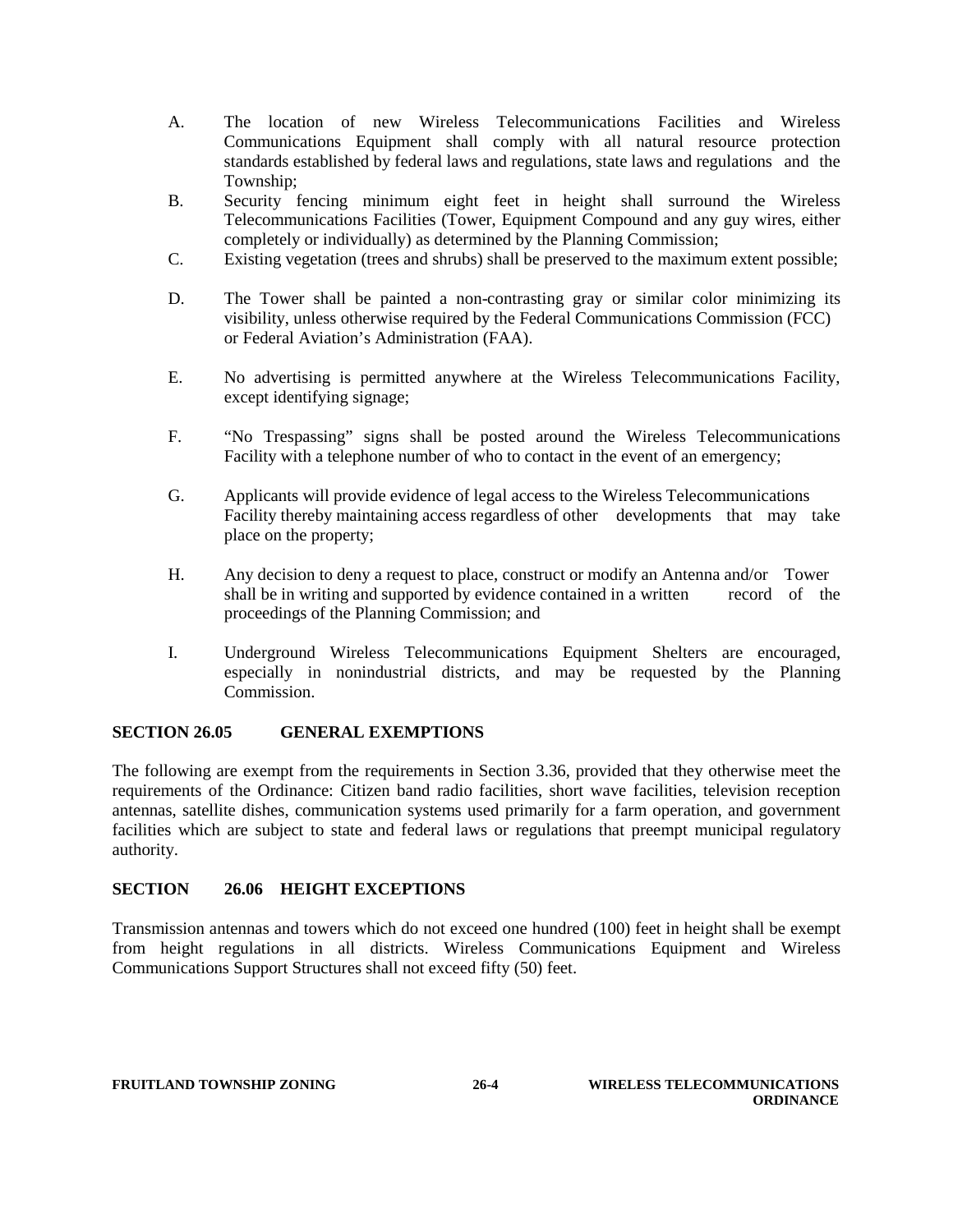### **SECTION 26.07 REQUIREMENTS FOR WIRELESS COMMUNICATION TOWERS AND ANTENNAS**

- A. Wireless communication Towers and Antennas which do not exceed a height of fifty feet must satisfy the requirements of Section 3.35; and
- B. Wireless communication Towers and Antennas exceeding a height of fifty feet as a use by right must satisfy the requirements of Section 3.36.

### **SECTION 26.08 NON RESIDENTIAL DISTRICTS**

Wireless Telecommunications Facilities located in the Neighborhood Commercial District, FPR Forest Preservation and Recreation District, AP Amusement Park District, Open Space Planned Unit Development Districts shall be subject to the following conditions:

- A. A Wireless Telecommunications Facility is permitted as a sole use on a lot subject to the following conditions:
	- 1. The lot shall have a minimum lot size allowable for the district in question.
	- 2. Minimum yard requirements:
		- i. Tower: The minimum distance to any single-family or two-family residential use or district lot shall be three-hundred feet.
	- 3. Maximum Height:
		- i. Tower: Two-hundred feet (including Antenna)
		- ii. Wireless Communications Equipment Shelter: Three-hundred square feet for a single Wireless Telecommunications Equipment Shelter, or, if there is more than one, seven-hundred-fifty total square feet.
	- 4. Maximum size of Wireless Communications Equipment Shelter: Three-hundred square feet for a single shelter, or, if there is more than one, seven-hundredfifty total square feet.
- B. Combined with another use:
- 1. A Wireless Telecommunications Facility is permitted on a property with an existing use subject to the following conditions:
	- 1. The existing use on the property may be any permitted use in the District or any lawful nonconforming use, and need not be affiliated with the wireless telecommunications provider. The Wireless Telecommunications Facility will not be considered an addition to the existing use or value of a nonconforming use;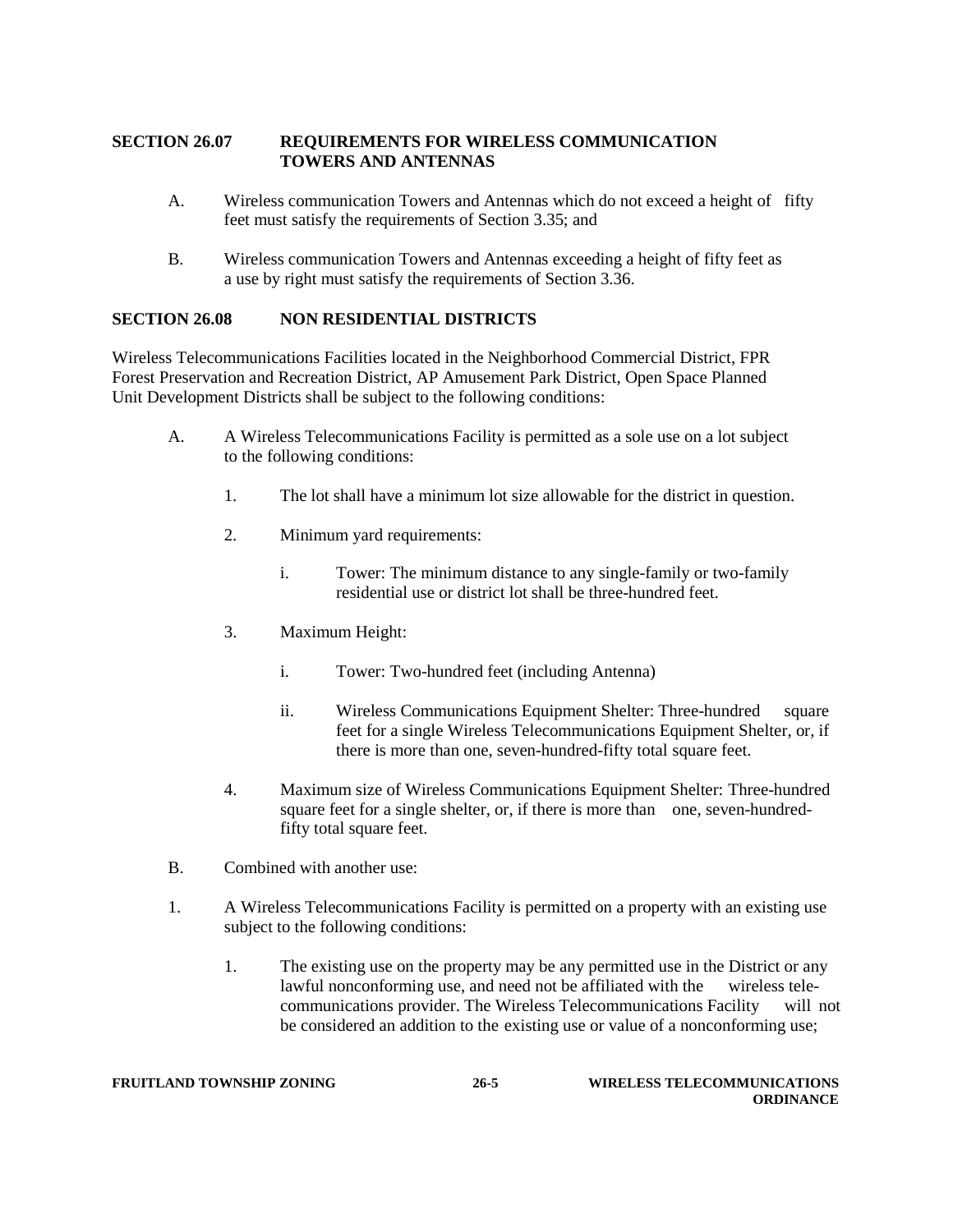- 2. The Wireless Telecommunications Facility shall be fully automated an unattended on a daily basis, and shall be visited only for periodic and necessary Ordinary Maintenance (except during construction or emergency);
- 3. The minimum lot area shall be the area needed to accommodate the Wireless Telecommunications Facility, tower (and guy wires, if used), the Wireless Telecommunications Equipment Shelter, and security fencing;
- 4. Minimum yard requirements:
	- a. Tower: The minimum distance to any single-family or two family residential use or district lot line shall be three-hundred feet; and
	- b. Wireless Telecommunications Equipment Shelter: Shall comply with the minimum setback requirements for the primary lot.
- 5. Access: The service access to the Wireless Telecommunications Equipment Shelter shall, whenever feasible, be provided along the circulation driveways of the existing use.
- 6. Maximum Height: Tower: Two-hundred feet (including Antenna)
- 7. Maximum size of Wireless Telecommunications Equipment Shelter: Shall not exceed three-hundred square feet for a single Wireless Telecommunications Equipment Shelter, or, if there is more than one, seven-hundred-fifty total square feet.
- C. Combined with an Existing Structure:

Where possible an Antenna for a Wireless Telecommunications Facility shall be attached to an Existing Structure subject to the following conditions:

- 1. Maximum height: Twenty feet or twenty percent above the Existing Structure height, whichever is greater;
- 2. If the applicant proposes to locate the Wireless Communications Equipment in a separate Wireless Telecommunications Equipment Shelter (not located on, or attached to, the Existing Structure), the Wireless Telecommunications Equipment Shelter shall comply with the following:
	- a. The Antenna shall comply with the maximum or minimum setback requirements for the subject zoning District;
	- b. Service access to the Wireless Telecommunications Equipment Shelter shall not interfere with parking or vehicular circulation on the site for the principal use; and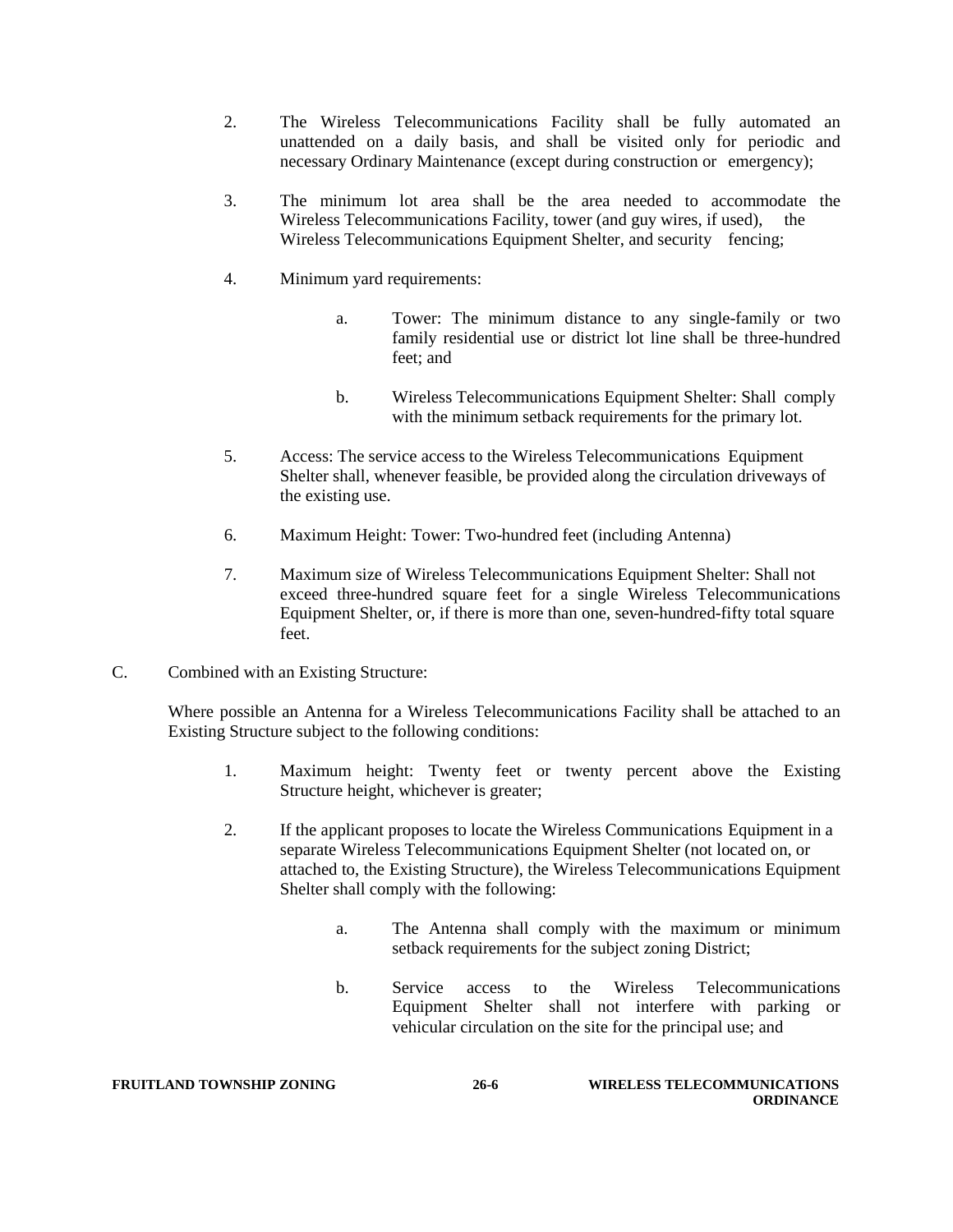c. The maximum size of the Wireless Telecommunications Equipment Shelter shall not exceed three-hundred square feet, or, if there is more than one, seven-hundred-fifty total square feet.

### **SECTION 26.09 RESIDENTIAL DISTRICTS**

Wireless Telecommunication Facilities that include Towers are not permitted in the Medium Density Residential District, Medium High Density Residential District, High Density Residential District, Manufactured Home Park District, Inland Lakes District, Lake Michigan Shoreline District, or the Water Front Marine District, with the exception of placement on any property with an institutional use (e.g., church, park, library, municipal/government, hospital, school, utility etc.), that might be located in such districts. However, Antennas attached to Existing Structures are permitted. In applying for a permit in any Residential District, the applicant must present substantial evidence as to why it is not technically feasible to locate in a more appropriate nonresidential zone. Once those efforts have been exhausted, a Wireless Telecommunications Facility may be located in a Residential District subject to the following conditions:

- A. General: The Wireless Telecommunication Facility shall be fully automated and unattended on a daily basis, and shall be visited only for periodic and necessary (except during construction or emergency) Ordinary Maintenance. This shall apply to B, C, D, and E below.
- B. Combined with a nonresidential use: An Antenna may be attached to a nonresidential Existing Structure that is a permitted use in the District; including, but not limited to, a church, a municipal or governmental building or facility, agricultural building, and a building or structure owned by a utility. The following conditions shall be met:
	- 1. Maximum height: Twenty feet or twenty percent above the Existing Structure, whichever is greater;
	- 2. If the applicant proposes to locate the Wireless Communications Equipment in a separate Wireless Telecommunications Equipment Shelter, the Wireless Telecommunications Equipment Shelter shall comply with the following:
		- i. The Wireless Telecommunications Equipment Shelter shall comply with the minimum or maximum setback requirements for the subject zoning District;
		- ii. The maximum size of the Wireless Telecommunications Equipment Shelter shall not exceed three-hundred square feet, or, if there is more than one, seven-hundred-fifty total square feet; and
		- iii. Service access to the Wireless Telecommunications Equipment Shelter shall not interfere with the parking or vehicular circulation on the site for the principal use.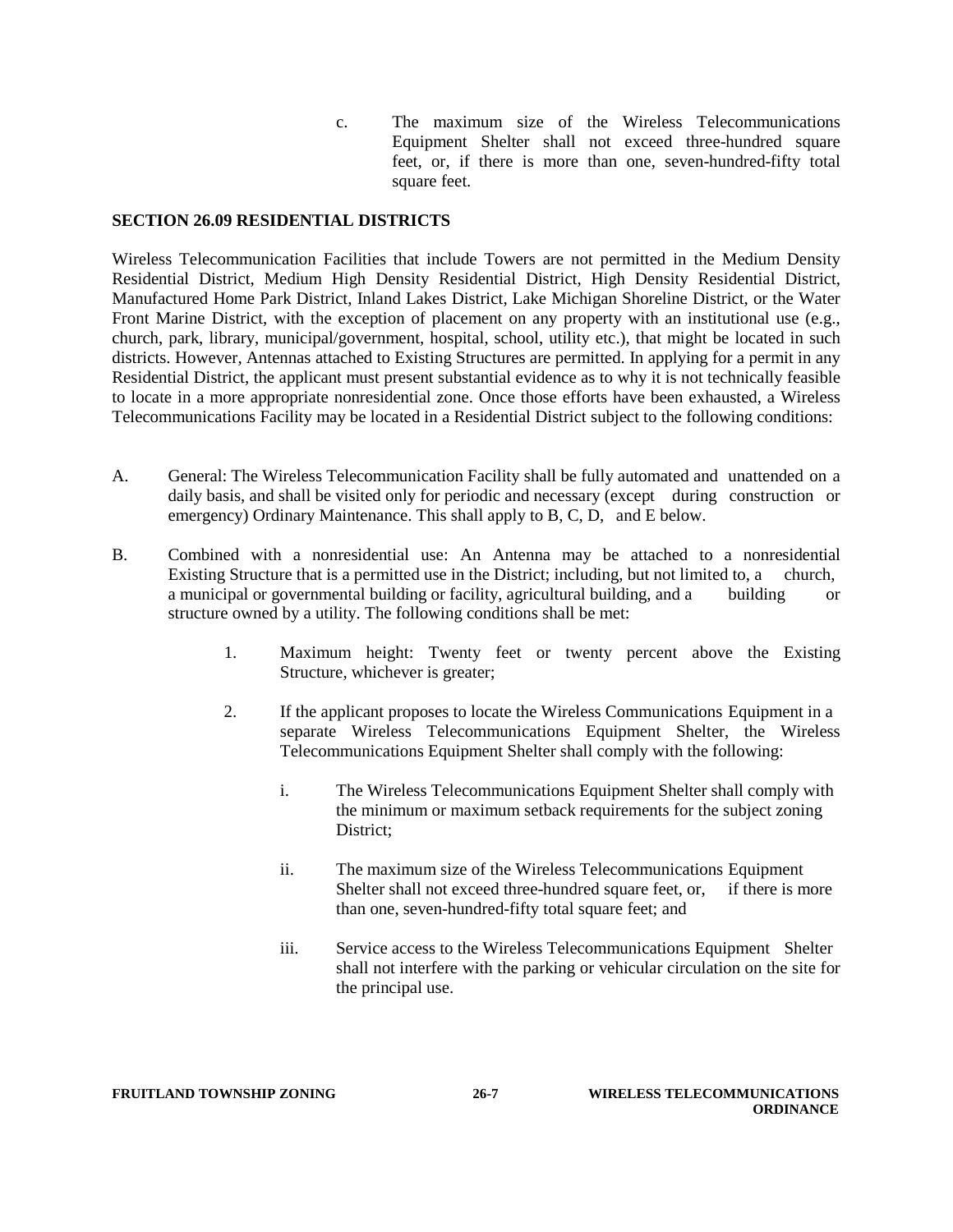C. Located on a nonresidential-use-property where permitted:

A Tower to support an Antenna may be constructed on a property with a nonresidential use that is a permitted use with the District, including but not limited to a church, hospital, school, municipal, or government building, facility or structure, agricultural use and a utility use, subject to the following conditions:

- 1. The Tower shall be set back from the property line abutting a single-family or two family residential lot by three-hundred feet;
- 2. Maximum height:
	- i. Tower: Two-hundred feet (including Antenna)
	- ii. Wireless Telecommunications Equipment Shelter: (include the maximum building height for the District)
- 3. The maximum size of the Wireless Telecommunications Equipment Shelter shall not exceed three-hundred square feet, or, if there is more than one, seven- hundred-fifty total square feet;
- 4. Service access to the Tower and Wireless Telecommunications Equipment Shelter shall, whenever feasible, be provided along the circulation driveways of the existing use; and
- 5. In order to locate a Wireless Telecommunications Facility on a property that is vacant or with an agricultural use the tract shall be at least two and one half acres.
- D. Located on a residential building:

An Antenna for a Wireless Telecommunications Facility may be attached to an Existing Structure such as a mid-rise or high-rise apartment building subject to the following conditions:

- 1. Maximum height: Twenty feet above the Existing Structure;
- 2. If the applicant proposes to located the Wireless Communications Equipment in a separate Wireless Telecommunications Equipment Shelter, the Wireless Telecommunications Equipment Shelter shall comply with the following:
	- i. The Wireless Telecommunications Equipment Shelter shall comply with the minimum setback requirements for the subject zoning District;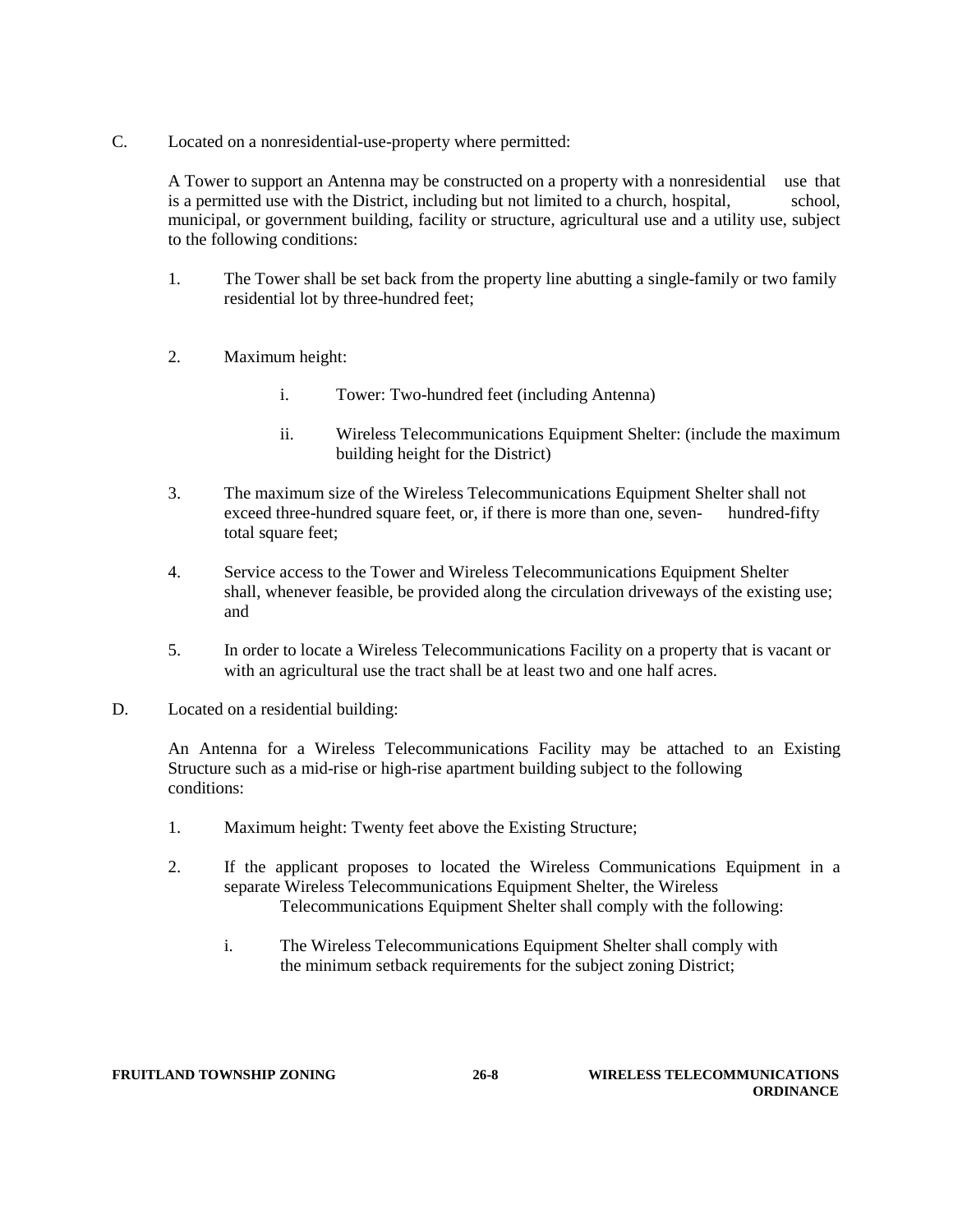- ii. The maximum size of the Wireless Telecommunications Equipment Shelter shall not exceed three-hundred square feet, or, if there is more than one, sevenhundred-fifty total square feet; and
- iii. Service access to the Wireless Telecommunications Equipment Shelter shall not interfere with the parking or vehicular circulation on the property for the principal use.
- E. Located in Open Space:

A Wireless Telecommunications Facility is permitted on land that has been established as permanent open space, or a park subject to the following conditions:

- 1. The Tower shall be set back from the property line abutting a single-family or two family residential lot by three-hundred feet;
- 2. Maximum height:

Tower: 200 feet (includes antenna) Equipment Shelter shall not exceed the maximum building height allowed within the applicable district.

- 3. The maximum size of the Wireless Telecommunications Equipment Shelter shall not exceed three-hundred square feet, or, if there is more than one, seven-hundred-fifty total square feet;
- 4. The open space shall be owned by the municipality, county, or state government, a homeowners association, charitable organization, or a private, non-profit conservation organization;
- 5. The Tower shall be set back from any single-family or two-family property line threehundred feet.

# **SECTION 26.10 DISTRICT'S PERMITTED**

- A. RURAL RESIDENTIAL DISTRICT
- 1. Land and/or buildings in the RR District may be used for the following purposes as Uses Permitted by Right:
	- i. Wireless communication Towers and Antennas which do not exceed a height of fifty feet as regulated by Section 3.35 of this Ordinance; and
	- ii. Existing wireless communication Towers and Antennas exceeding a height of fifty feet as regulated by Section 3.36 of this Ordinance.